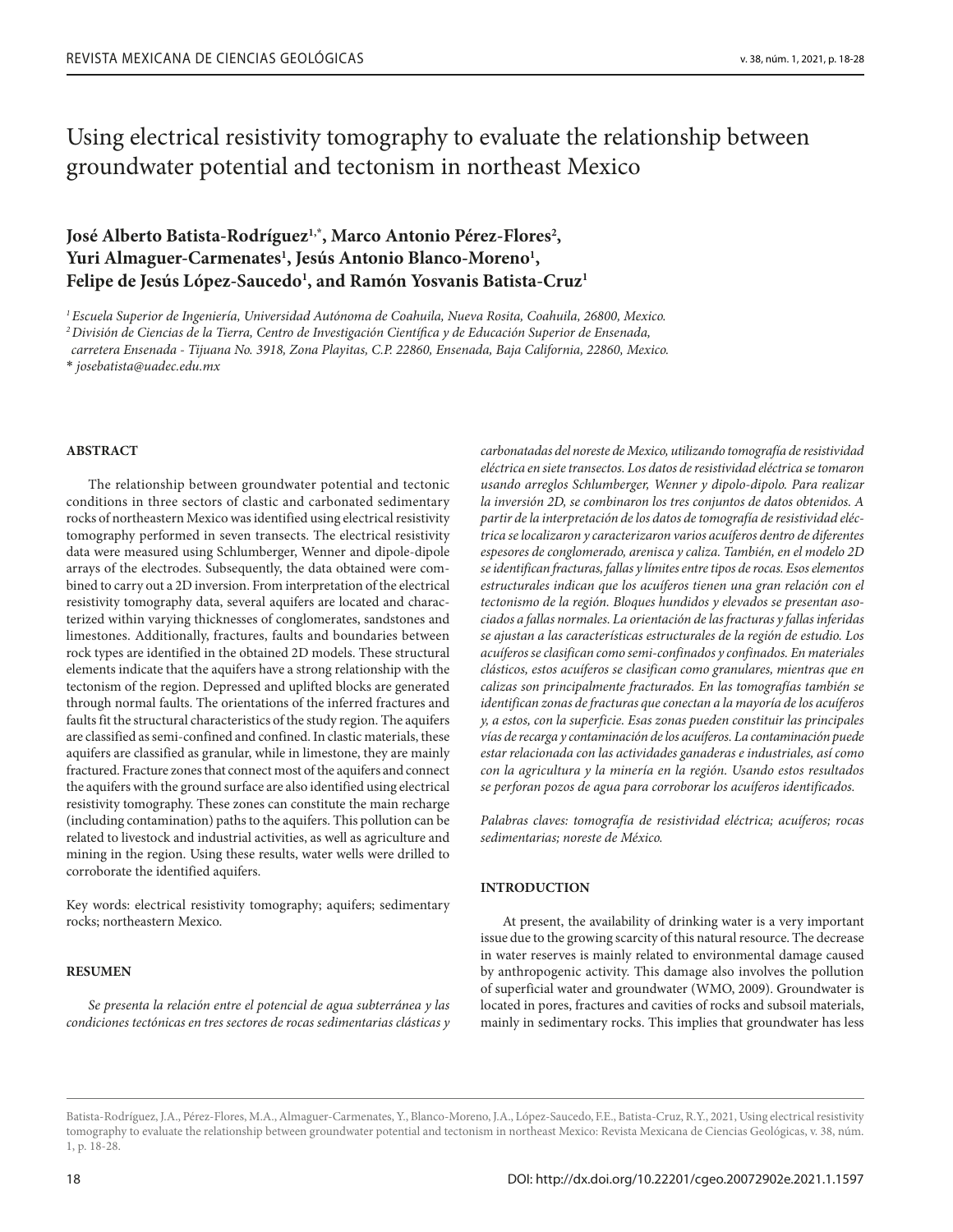vulnerability to pollution than surface waters. These water-bearing rocks can be called aquifers and have different characteristics and classifications (Raghunath, 2006).

In arid and semi-arid regions, the availability of water is a big problem (Tangdamrongsub *et al.*, 2017). Most of northeastern Mexico (State of Coahuila) is located within these regions; therefore, in this area, it is very important to analyze the availability of sufficient volumes of water with the required quality. This natural resource is used in different economic activities in this region, mainly associated with industry and urban development, as well as agriculture and livestock (CONAGUA, 2015a, 2015b and 2015c). The rocks of this region have experienced strong tectonic deformation (Goldhammer, 1999) that must be conditioning the characteristics of the aquifer systems.

The aquifers have low electrical resistivity values due to groundwater (Telford *et al.*, 1990). The conductivity is related to the salinity of the water inside the rocks and sediments. As the volume and salinity of the water in these materials increases, the electrical resistivity decreases to values below 1  $\Omega$ m. This relationship allows the use of geophysical methods, particularly geoelectrical resistivity, to locate and characterize aquifer systems (Telford *et al.*, 1990; Srinivasamoorthy *et al.*, 2009; Ratnakumari *et al.*, 2012).

The present research was carried out to evaluate the relationship between groundwater potential and tectonic conditions in clastic and carbonate rock environments in northeastern Mexico (Figure 1a) using the 2D interpretation of electrical resistivity tomography.

## **GEOLOGICAL SETTING**

In northeastern Mexico, sedimentary rocks outcrop all around the Sabinas basin. These rocks originated from the Middle-Upper Jurassic to the Quaternary (González-Sánchez *et al.*, 2007). Limestone, sandstone and shale are integrated into different geological formations, which generally were tectonized during the Late Cretaceous and the Tertiary Laramide orogeny (Goldhammer, 1999; Eguiluz de Antuñano, 2001; González-Sánchez *et al.*, 2007). Orogeny-related anticline and syncline folds affected by reverse faulting are characteristics of shortening deformation. The fold axes are mainly NW-SE oriented, suggesting a SW-NE principal stress axis. Locally, NW-SE normal faults and fractures are also observed, as well as lateral displacement faults with similar directions (Goldhammer, 1999; SGM, 2003; Santiago-Carrasco *et al.*, 2008; Armenta-Román *et al.*, 2014).



Figure 1. a) Location of the study sectors. Aquifers in carbonated rocks: 1 indicates the Cuatrociénagas sector. Aquifers in clastic rocks: 2 indicates the Nueva Rosita sector and 3 indicates the Guerrero sector. b) Geological map of the Cuatrociénegas sector (modified from Armenta-Román *et al.*, 2014). Original scale was 1:50000. The stratigraphic column is not to scale. Straight lines indicate the location of electrical resistivity tomography transects T1 and T2.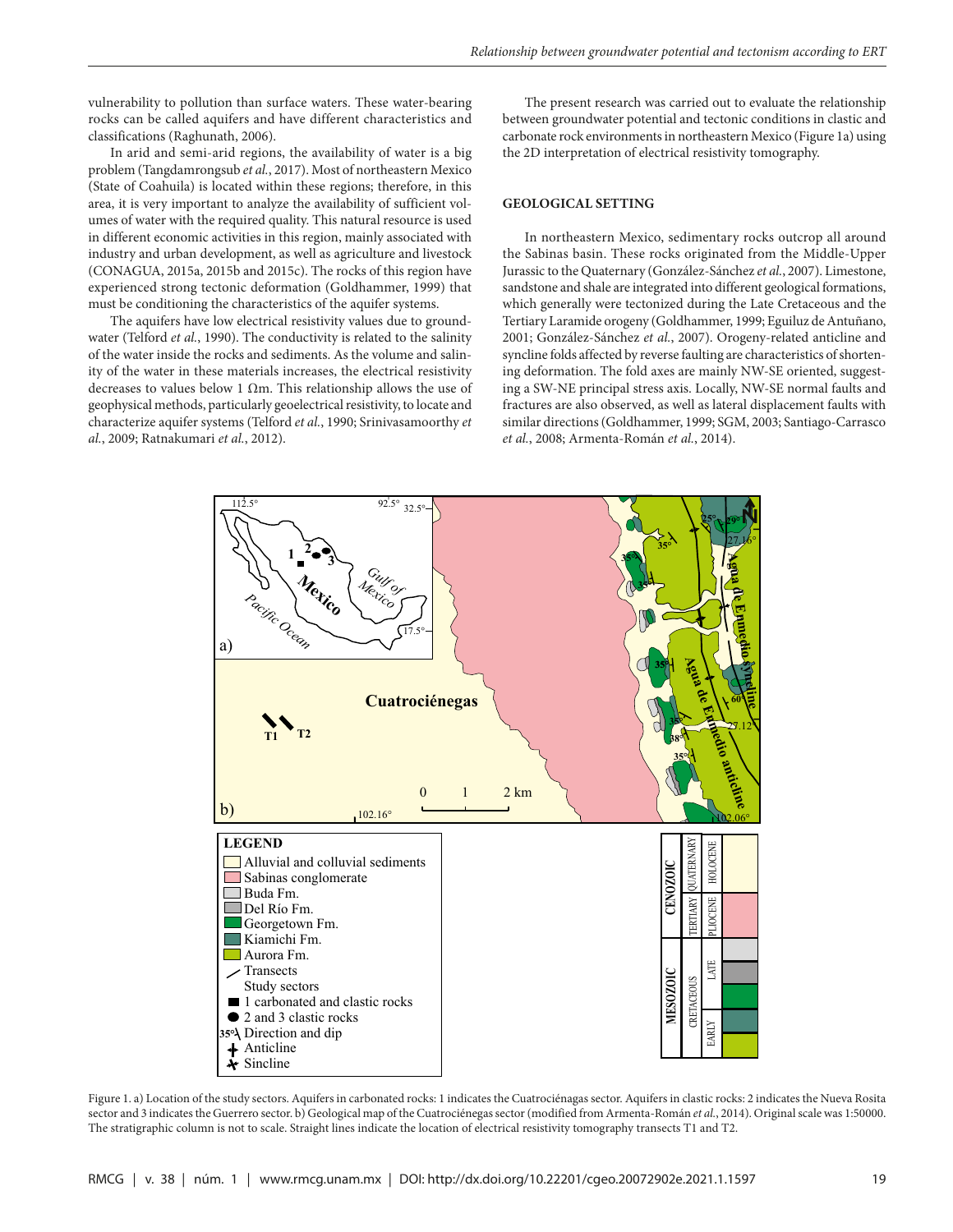## **Cuatrociénegas sector**

In the Cuatrociénegas sector, at the western end of the Sabinas basin, sedimentary rocks of the Early and Late Cretaceous, as well as Quaternary alluvium, outcrop (Figure 1b). In this sector, the oldest rocks are represented by fossiliferous limestone of the types wackestone-packstone and grainstone. These rocks have medium and massive stratification, as well as flint nodules and stylolites, and belong to the Aurora Formation of Early Cretaceous age, specifically the Albian (Goldhammer, 1999). Intercalations of gray calcareous shale and clayey limestones of mudstone and wackestone type were deposited above this formation during the middle-upper Albian (Kiamichi Formation; Winker and Buffler, 1988). Later in the Late Cretaceous, several geological formations were deposited, such as the Georgetown, Del Río and Buda formations that make up the Washita Group. The Georgetown Formation is composed of micritic limestones with a thick stratification and flint nodules, as well as small shale intercalations. The Del Río Formation contains fine-grained shale and sandstone, whereas the Buda Formation has calcareous lodolite (Eguiluz de Antuñano, 2001). Quaternary alluvium was deposited above these formations.

This sector is located in a syncline with NW-SE orientation, limited to the SW by the La Madera anticline and to the NE by the Agua de Enmedio anticline located in La Menchaca mountain range (Armenta-Román *et al.*, 2014). A portion of this last structure is shown on the geological map of the sector (Figure 1b). Both anticlines are symmetrical with a NW-SE orientation, mainly. Some Cretaceous formations, such as the Aurora Formation and the Kiamichi Formation, outcrop in these structures. These structural characteristics allow the groundwater to flow towards the syncline, in which colluvial and alluvial sediments outcrop.

## **Nueva Rosita sector**

The Nueva Rosita sector is located towards the center of the Sabinas basin; it contains sedimentary rocks and an alluvium outcroppings with ages ranging from the Late Cretaceous to the Quaternary (Figure 2). In this sector, the rocks of the Olmos Formation are the oldest, with Campanian-Maastrichtian ages. These are represented by coarse-to-medium grained sandstone with shale, siltstone and carbonaceous shale, which sometimes host coal rocks (Padilla y Sánchez, 1986; Eguiluz de Antuñano, 2001). During the Pliocene, the Sabinas Formation (Sabinas Conglomerate) was deposited above these rocks. This geological formation is composed of an oligomictic conglomerate represented by sand and gravel of fluvial origin containing fragments of limestone (SGM, 2003). Much of the area is covered by Quaternary alluvium.

The Nueva Rosita sector is located on a NW-SE orientated syncline, which is covered by alluvial sediments and conglomerates (SGM, 2003). This structure is linked to faults with a NW-SE orientation that control the channels of the Alamos and San Juan rivers (Figure 2). Late Cretaceous formations outcrop in these structural highs, mainly the Olmos Formation to the NE of the sector; the strata of this geological formation dip to the SW with dips between 5° and 14°. To the SW, the same formation dips towards the NE with an approximate dip of 11°. These structural characteristics allow the flow of groundwater to the study sector.

#### **Guerrero sector**

The Guerrero sector is located in the northeast area of the study region, outside the Sabinas basin. Sedimentary rocks and alluvial sediments outcrop in this sector; they originated during the Mesozoic and Cenozoic (Figure 3). Outcrops of the Olmos, Escondido and Midway formations and the Sabinas Conglomerate are found in this sector. These geological formations are constituted of detrital and detrital-carbonated rocks, such as sandstone, limestone, shale, and conglomerates (Santiago-Carrasco *et al.*, 2008). In this sector, the Olmos Formation and the Sabinas Conglomerate have similar characteristics to those described in the Nueva Rosita sector. The Escondido Formation, composed of intercalated layers of sandstone, shale, and siltstone, was deposited on top of the Olmos Formation during the Late Cretaceous

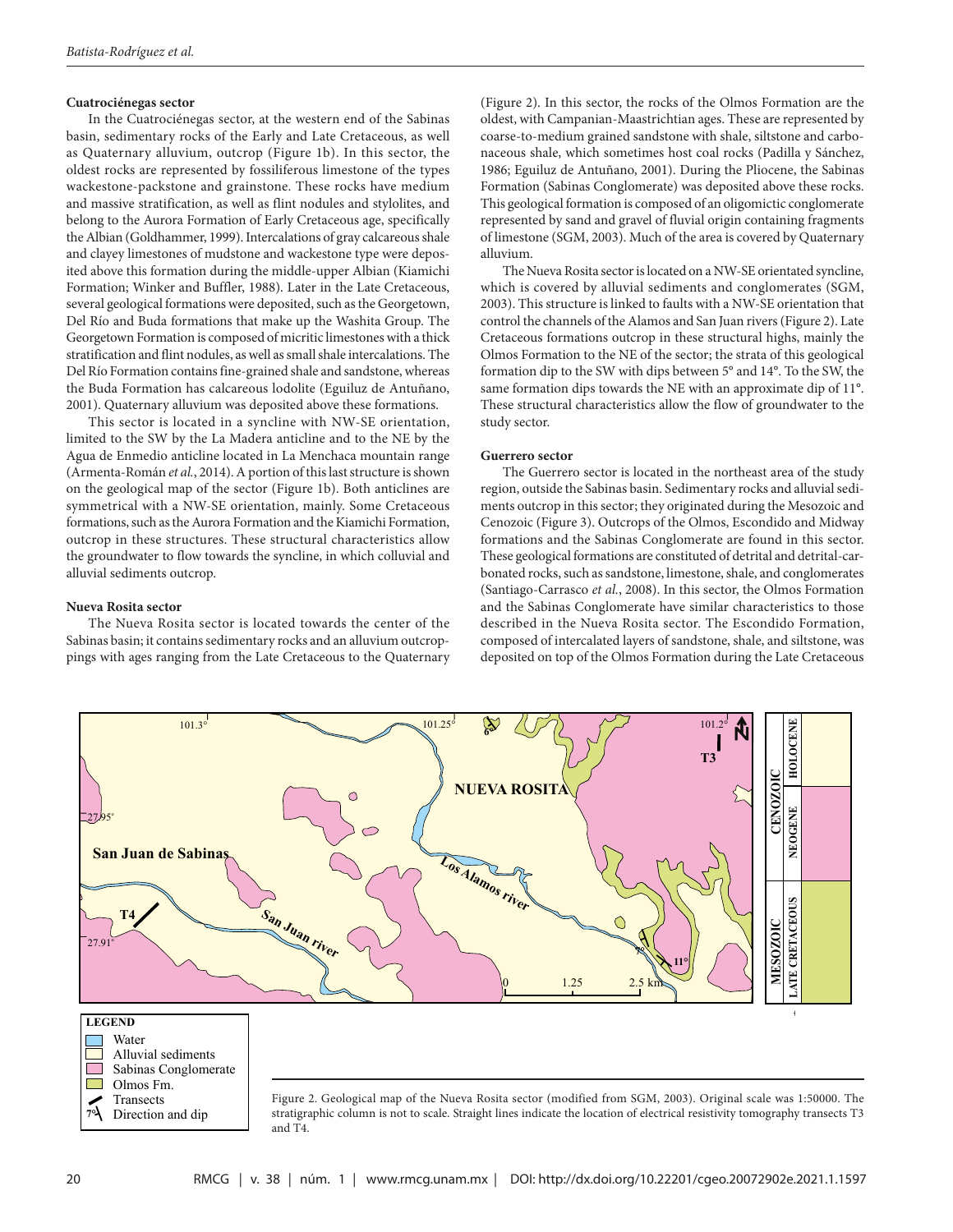(Maastrichtian) (Padilla y Sánchez, 1986). At the beginning of the Cenozoic, in the Paleogene, the Midway Formation was deposited, which is composed of deep-sea shale (Eguiluz de Antuñano, 2001). Overlying the Midway Formation, the Sabinas Conglomerate was deposited. In much of this sector, alluvial sediments were also deposited.

This sector is related to the Bravo anticline, which is located east of the San Patricio river and west of the Bravo river (Santiago-Carrasco *et al.*, 2008; Figure 3). This structure is asymmetric and has a N-S orientation. The Escondido Formation outcrops in this sector. The dip of the stratigraphic sequence decreases to the north and south of the anticline. This may be related to the immersion of the fold axis or to a possible fault with an E-W orientation located in the channel of the San Patricio river. This fault could abruptly interrupt the sequence of the Escondido Formation.

## **HYDROGEOLOGICAL CHARACTERISTICS OF THE REGION**

According to the Comisión Nacional del Agua (CONAGUA, 2015a, 2015b and 2015c), the study region covers three main aquifers: the Cuatrociénegas-Ocampo, the Carboniferous Region and the Allende-Piedras Negras.

## **Cuatrociénegas-Ocampo aquifer**

The Cuatrociénagas sector is located within the Cuatrociénegas-Ocampo aquifer, which is composed of two aquifer systems (CONAGUA, 2015a). The first and the deepest is established in calcareous and clays-calcareous rocks (*e.g.*, the Austin Formation, the Washita Group and the Aurora Formation), which are located in the mountains and on the valley's edges. These rocks have very variable primary porosity and permeability, which are related to their original environment. Its secondary porosity and permeability have been intensively developed, and they are related to rock dissolution processes, folding and fracturing. In this aquifer, drilled wells report depths from a few meters to up to 1000 m.

The second aquifer system is the shallowest, and it is located in the topographically lower valley areas, presenting a large territorial extension with a variable thickness between a few meters and up to 120 m. It is composed of poorly consolidated clastic materials of varied granulometry, such as gravel and sand, which provide a medium to high permeability.

Both aquifer systems are hydraulically connected through fractures, forming a single aquifer unit. This aquifer is recharged mainly through fractures, stratification planes and cavities in the limestone that appear on the flanks of the mountains. The natural recharge, estimated around



Figure 3. Geological map of the Guerrero sector (modified from Santiago-Carrasco *et al.*, 2008). Original scale was 1:250000. Straight lines indicate the location of electrical resistivity tomography transects T5, T6 and T7. The stratigraphic column and the transects are not to scale.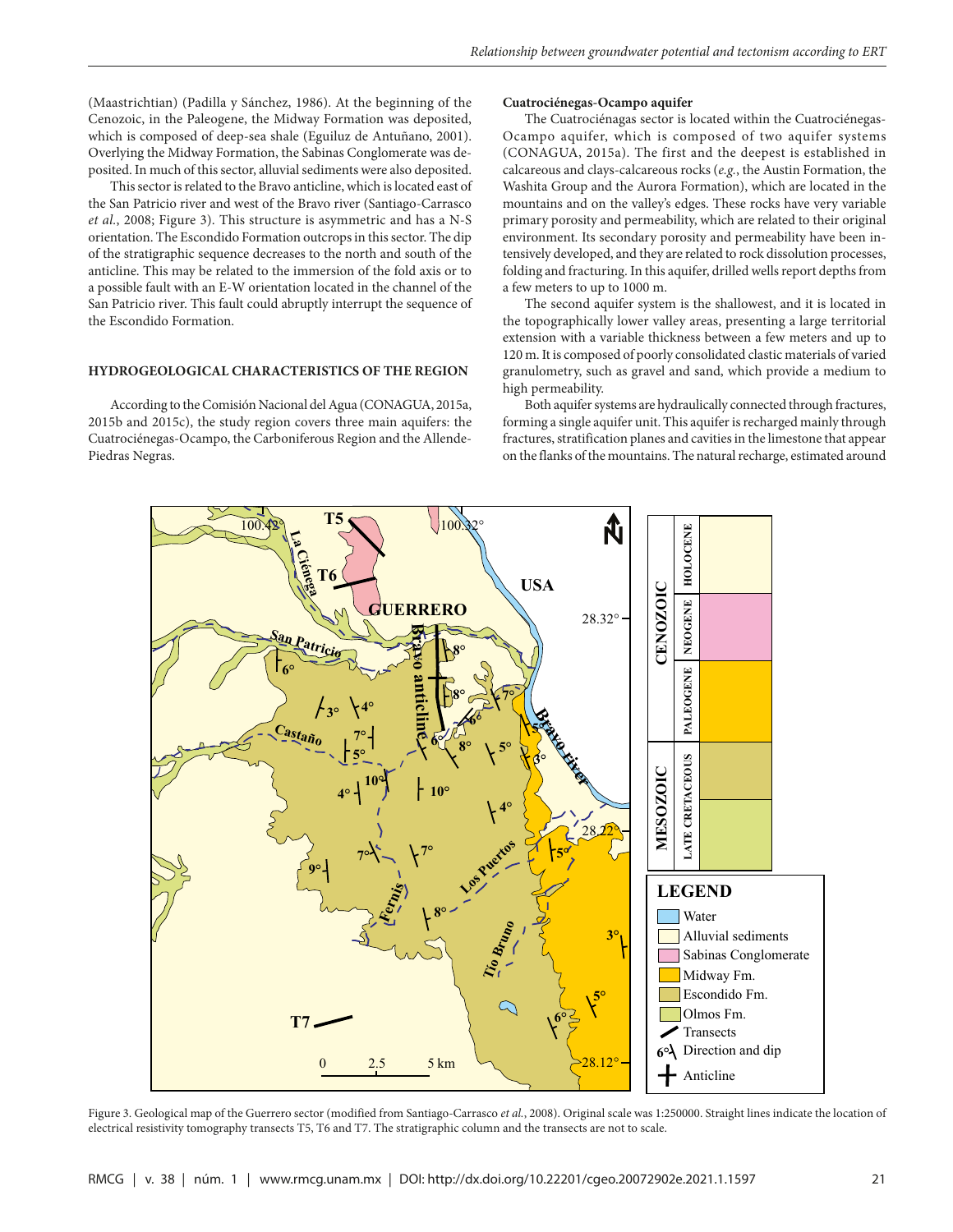57.9 hm<sup>3</sup>/year, is considered poor due to scarce rain and high evaporation. Only in the alluvial fans and along the main streams, a fraction of the recharge originates where the runoff is concentrated in coarse materials with high infiltration capacity (CONAGUA, 2015a). In this region, groundwater is used mainly for agriculture.

## **Carboniferous Region aquifer**

The Nueva Rosita sector is located within the Carboniferous Region aquifer, which has two recognized aquifer systems (CONAGUA, 2015b). In this region, groundwater is used mainly for agriculture and livestock. The first aquifer system is located in Early Cretaceous limestones, mainly in the Cupido and Aurora formations, southeast of the Santa Rosa mountains in Coahuila. Several water wells indicate that this aquifer system is the deepest (about 800 m), and it is classified as mainly confined, although in some sites where limestones outcrop (*e.g.*, the Santa Rosa mountains), this aquifer is of the unconfined type. The permeability in this aquifer system is related to fractures and the chemical dissolution of the rocks. Groundwater recharge (natural + induced) is estimated around 84.1 hm<sup>3</sup>/year (CONAGUA, 2015b) and produced through the infiltration of rainwater in the mountainous areas (Sanchez *et al.*, 2018).

The second aquifer system is formed by shallow aquifers that are mainly located in materials that fill the Sabinas river valley, such as the Quaternary alluvium and the Sabinas Conglomerate (Pliocene). This system also includes fractures and weathering zones within the conglomerate. This aquifer system is located in granular materials (alluviums and conglomerate) and it is classified as unconfined, while the system in the Late Cretaceous sedimentary rocks is semi-confined. According to Sanchez *et al.* (2018), in these aquifers in granular materials water may seep down through fractures to the Late Cretaceous formations (*e.g.*, the Buda, Eagle Ford, Austin, Upson, San Miguel, Olmos and Escondido Formations). In particular, the Olmos Formation aquifers are considered aquitard because they store fluids, but with low permeability. This aquifer has a thickness of 15 to 40 m, and its static level can range from 5 to 15 m. Its base is defined as the depth at which rock fracturing is reduced or where fractures are clay or calcite filled (CONAGUA, 2015b). This second aquifer system is the most important for this research, because only electrical resistivity tomography can reach the depths where this system is located.

#### **Allende-Piedras Negras aquifer**

The Guerrero sector is located within the Allende-Piedras Negras aquifer, which is also composed of two aquifer systems, one superficial and one deeper (CONAGUA, 2015c). The deeper aquifer is in limestones from the Early Cretaceous at El Burro mountain. This aquifer is recharged on the mountain and is classified as a confined and semiconfined aquifer. The shallower aquifer system is located towards the Allende-Piedras Negras plain in the Sabinas Conglomerate (Sanchez *et al.*, 2018), and its static level varies between 5 and 30 m. The total recharge received by the aquifer is around 496.5 hm<sup>3</sup>/year (CONAGUA, 2015c). Both aquifer systems are hydraulically connected through fractures. In this region, groundwater has agriculture and industrial uses.

## **METHODOLOGY FOR ACQUISITION AND PROCESSING OF ELECTRICAL RESISTIVITY DATA**

In each study sector, several electrical resistivity tomography (ERT) studies were performed. Specifically, in Cuatrociénegas, Nueva Rosita and Guerrero, the measurements were taken on two, two and three transects, respectively (Figures 1b, 2 and 3). The transect locations are based on geological, topographic and vegetation characteristics. All transects were located in areas with flat relief and easy access. The data were taken during the dry season using an AGI SuperSting R1/IP/SP (AGI, 2006) with 28 electrodes and with 10 and 20 m spacing for Schlumberger, Wenner and dipole-dipole arrays. With these characteristics, the transects reached lengths of 270 and 540 m, and the ERT reached depths close to 60 and 120 m.

The EarthImager 2D resistivity inversion software developed by Advanced Geosciences, Inc. (AGI, 2009) was used to process the data. Smooth model inversion was the inversion method used because of their stable and robust behavior, therefore, it is recommended for all types of data (AGI, 2009). We put together the three arrays of data and we did a joint inversion in order to get a single 2D resistivity model for every site. In each ERT, we show the outcrops in order to facilitate the lithological interpretation. We also show the wells drilled before the ERT survey. We found water saturated zones corresponding with low resistivity values in the resistivity models. These zones can be considered aquifers, and therefore, we can infer their geometry, extensions, depths and thicknesses and each aquifer type (Kovalevsky *et al.*, 2004; Srinivasamoorthy *et al.*, 2009; Sequeira-Gómez and Escolero-Fuentes, 2010; Ratnakumari *et al.*, 2012). We can also infer fractured zones (Obiadi *et al.*, 2012; Barriga-Paria and Barriga-Gamarra, 2018; Szalai *et al.*, 2018). The interpretation of the ERT concludes with a proposal of wells to drill for aquifer exploitation.

## **RESULTS**

In the state of Coahuila, three sectors were explored, in which hydrogeological characteristics indicate that groundwater is located in zones with different geological backgrounds, such as in carbonate or clastic sedimentary rocks (CONAGUA, 2015a, 2015b and 2015c).

#### **Groundwater in carbonated sedimentary rocks**

## *Sector 1: Cuatrociénegas*

In this sector, there are two NW-SE transects where alluvial sediments and limestone outcrop. These transects have a length of 400 m, and each ERT reaches down to approximately 70 m depth, with electrical resistivity values between 1.4 and 254  $\Omega$ m (Figures 4 and 5). Resistivity values below 15  $\Omega$ m show sub-horizontal zones that outcrop or are located at different depths (A, B, C, D and E in Figure 4 and Figure 5). On surface, these zones are related to alluvial sediments.

From the resistivity models, we can also see three resistivity groups: below 15 Ωm, from 15 to 30 Ωm and high resistivities that reached 254  $\Omega$ m. The two transects have water wells with depths between 40 and 58 m. These wells were drilled before this research.

## **Groundwater in clastic sedimentary rocks**

## *Sector 2: Nueva Rosita*

In both transects of the Nueva Rosita sector, conglomerate and alluvial sediments outcrop. Transect 3 has a length of 270 m and transect 4 has a length of 540 m (Figures 6 and 7). In these ERTs, the resistivity values vary from 2.9 to 2671 Ωm, showing both lateral and vertical changes of resistivity values. We can distinguish several resistivity groups: those with a resistivity of 15  $\Omega$ m and lower cover most of the 2D model. On the surface, the lower values group is related to alluvial sediments. There is one group with resistivity values from 20 to 60 Ωm (transect 3; Figure 6) and another group with values from 70 to 200 Ωm (transect 4; Figure 7). In both transects, there are water wells with depths between 20 and 43 m. These wells were drilled before the ERT survey was performed.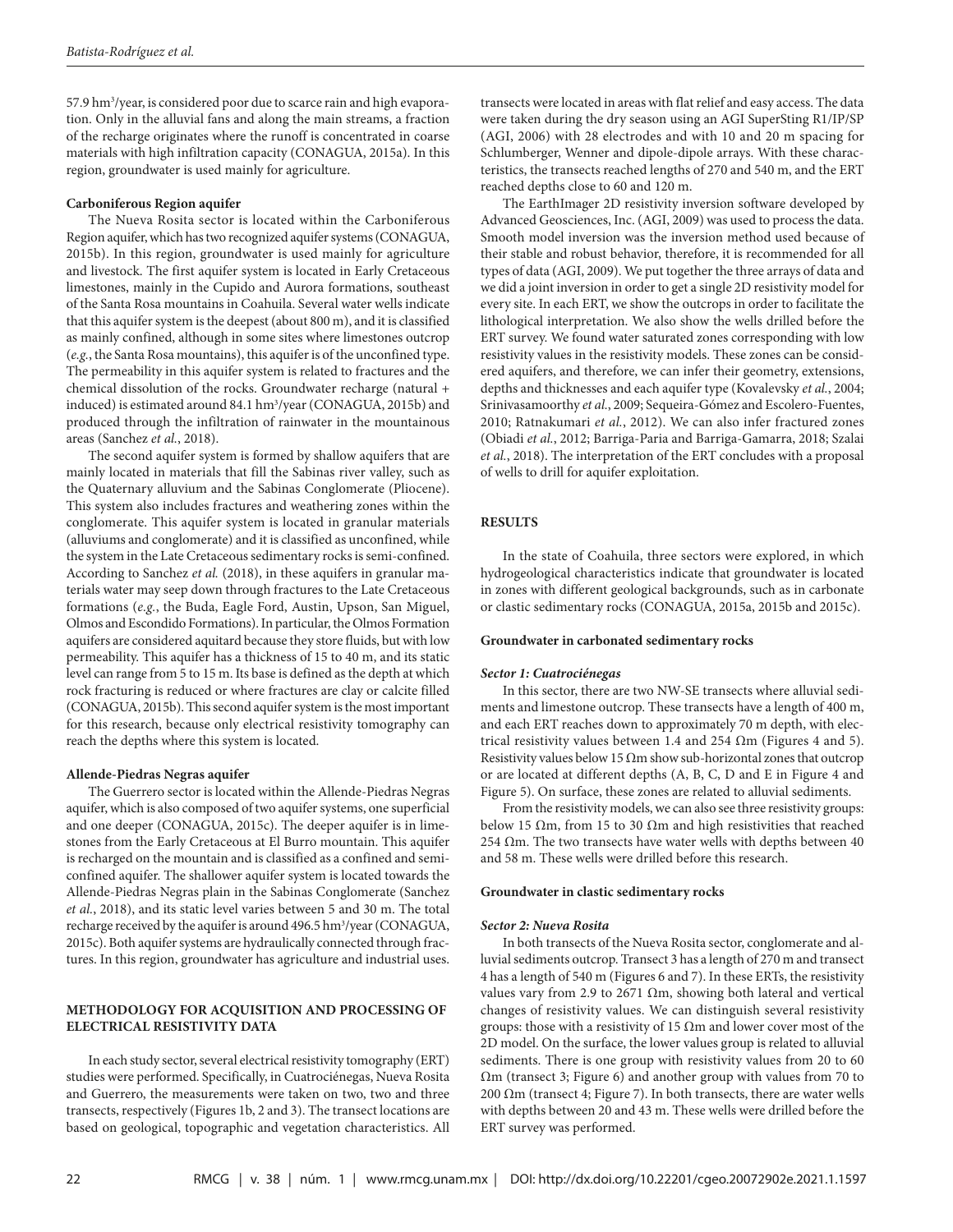

Figure 4. Electrical resistivity tomography 2D model of transect 1 located in the Cuatrociénegas sector.

#### *Sector 3: Guerrero*

In the Guerrero sector, three transects were obtained in which sandstone, conglomerate and alluvial sediments outcrop (Figures 8, 9 and 10). Two transects are 270 m long (Figures 9 and 10) and the third is 540 m long (Figure 8). In these ERTs, the electrical resistivity values vary between 3.9 and 157 Ωm, and zones are defined by values lower than 15  $\Omega$ m. Generally, these zones overlay other zones with resistivity values between 20 to 60  $\Omega$ m. Resistivity looks uniform inside every zone, but there is a little lateral and vertical change in the resistivity. At transect 6, there is a water well, which was drilled before the ERT. This well is 17 m in depth.

## **DISCUSSION**

In order to locate and characterize aquifers in the geoelectrical sections, we assumed that aquifers are low resistivity bodies delimited by high resistivities due to carbonated sedimentary rocks (sector 1). But also, high resistivity bodies delimited by low resistivities due clastic sedimentary rocks (sector 2 and 3; Srinivasamoorthy *et al.*, 2009; Sequeira-Gómez and Escolero-Fuentes, 2010; Ratnakumari *et al.*, 2012). Water wells drilled before and after the ERT corroborate the identified aquifers.

#### **Cuatrociénegas sector**

The lateral resistivity changes in the Cuatrociénegas sector indicate the possible upward and downward blocks through normal faults. Instead of downward blocks, there may also be fractured limestones (Robert *et al.*, 2011; Demirel *et al.*, 2018) or paleo-channel zones (dissolution zones; Nimnate *et al.*, 2017). Low resistivity values in limestone (15–30  $\Omega$ m) indicate water saturation, and therefore, indicate the location of the carbonate aquifer (Figures 4 and 5). In some cases, aquifers are underlain by clayey sediments or shale with resistivities lower than 15 Ωm.

In transect 1, three aquifers can be identified at 40 m deep (I, II and III in Figure 4). The aquifers are underlying clayey sediments or shale. These sediments are located in three zones (A, D and E in Figure 4), possibly filling fractures and cavities in carbonate rocks. The geometry of zone D indicates a possible cavity filled with sediments. According to the stratigraphy of the region, the aquifer may be located in the Georgetown Formation limestones on the Washita Group.

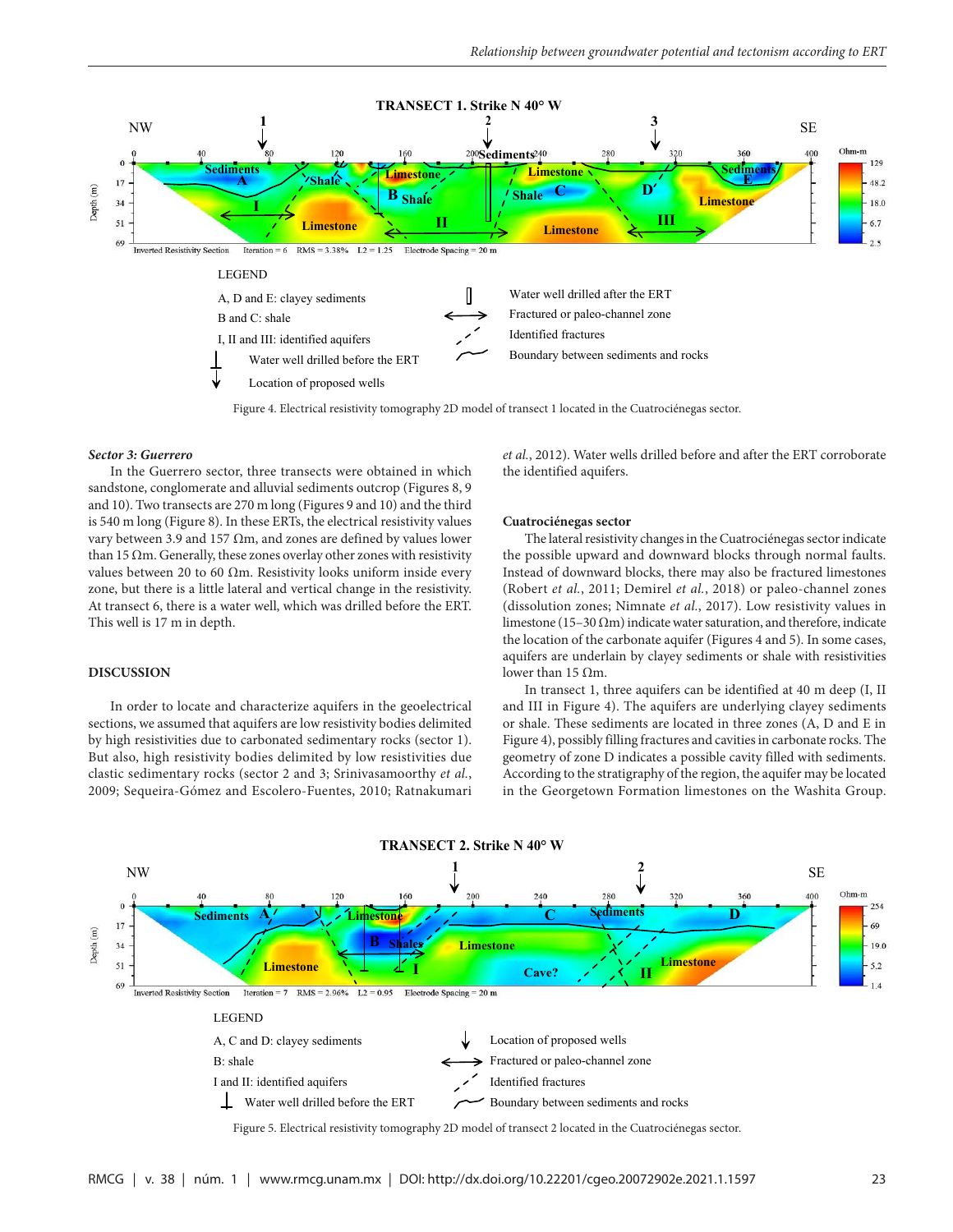

Figure 6. Electrical resistivity tomography 2D model of transect 3 located in the Nueva Rosita sector.

There are shale intercalations (B and C zones in Figure 4) in this geological formation.

A water well with 40 m depth static level is located at position 143 m in transect 1 (Figure 4). This well corroborates the zone II aquifer. Above aquifers I and III, there is a zone of very low resistivity associated with clayey sediments and shale. The lateral changes in resistivity indicate that the three aquifers have also lateral changes in porosity and permeability in limestones. These lateral changes of resistivity must be considered in order to locate the water wells in this area. Almost all these zones of clayey sediments or shale are connected with the land surface through fractures, according to the resistivity lowering on the model. Some identified fractures can also be related to limestones and may be the main recharging zones for the aquifers.

The resistivity distribution also indicates the locations of less saturated zones, where the limestones must be little weathered and fractured, according to their highest resistivity values (Figure 4). We also see a possible structural change or movement between blocks through faults. The supposed lower blocks (paleo-channel or fractured zone) are located around  $x = 80$  m,  $x = 180$  m, and  $x = 310$  m on transect 1, whereas the higher blocks are shown around  $x = 120$  m and  $x = 240$  m. These proposed structures determine the distribution of groundwater and therefore, the general characteristics of the aquifers, such as shape, depth, length, and thickness. Then, we propose three water wells with a minimum depth of 40 m (1, 2 and 3 in Figure 4). The first well should be at  $x = 76$  m, the second should be at  $x = 210$  m and the third should be at  $x = 310$  m. Well 2 was selected to be drilled, and it deepened until 48 m. Initially, the well cuts sediments and then cuts fractured limestone, and static water level equal to 45 m. This result indicates the extension of aquifer II to the SE. The resistivity model fits very well with the drilling results.

Transect 2 shows a model with large resistivity changes that suggest the upward and downward movement of blocks. We can observe two aquifers that can be associated with a fractured or paleo-channel zone in limestones of the Georgetown Formation (I and II in Figure 5). These aquifers are under conductors lower than 10  $\Omega$ m (indicated as A, B, C and D in Figure 5). These conductors are associated with alluvial clayey sediments that outcrop along the transect and with shale in the Georgetown Formation.

Aquifer I is near the center of transect 2 (Figure 5), within limestones, under a shale layer, according to information from two wells drilled before the ERT survey. Both wells reached 60 m depth and are located at  $x = 135$  and  $x = 158$  m. The distribution of the shale intercalations above this aquifer indicates possible faults causing upward and downward movement through the limestone strata. Those fractures must be filled with conductive clayey sediments and, therefore, the resistivity decreases.

Aquifer II is located at the SE end of transect 2, and it is overlain by clayey alluvial sediments or shale (Figure 5). The distribution of conductors indicates that the NW end of this aquifer is located next to a possible cave more than 80 m in diameter. The cave was delimited



Figure 7. Electrical resistivity tomography 2D model of transect 4 located in the Nueva Rosita sector.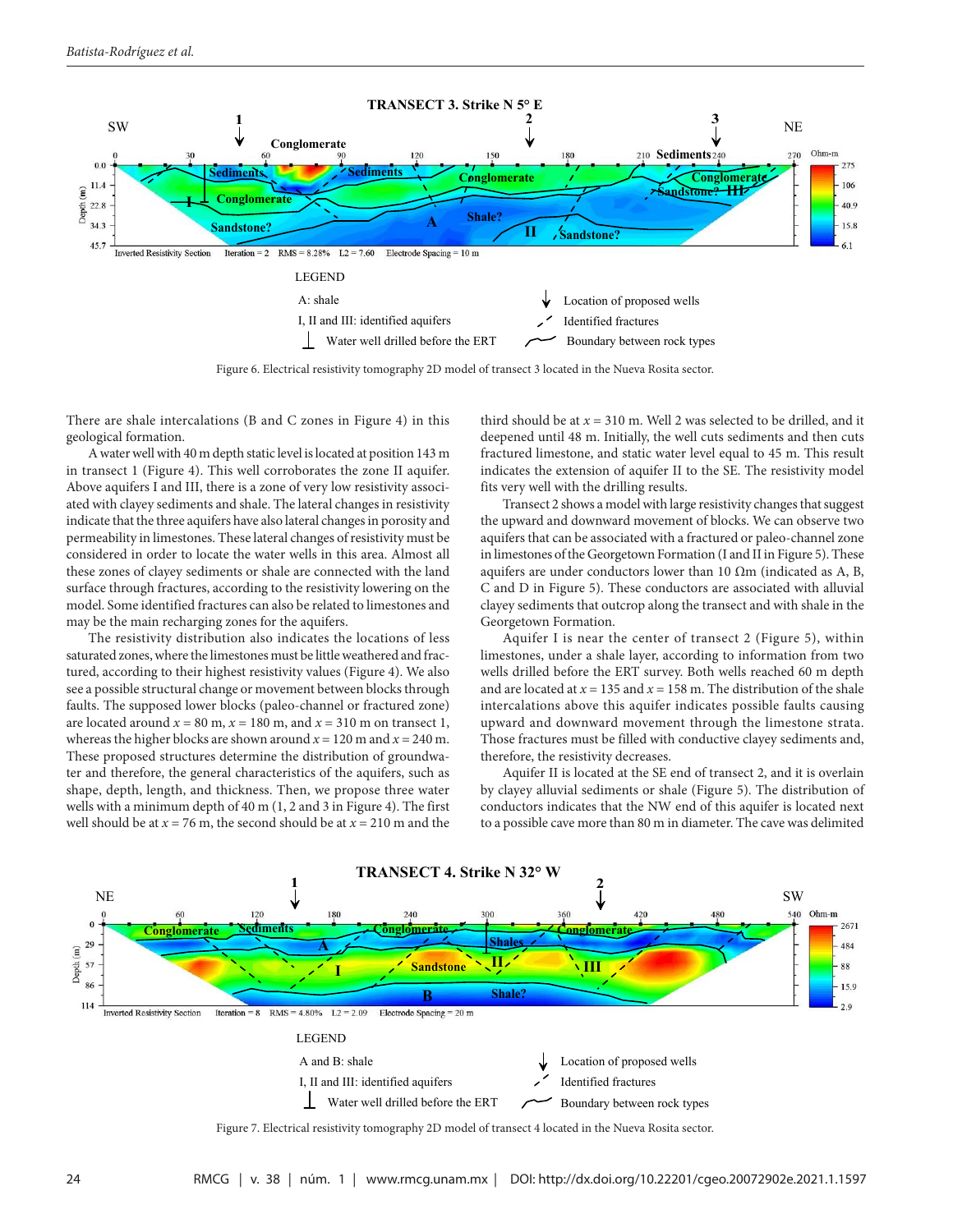

Figure 8. Electrical resistivity tomography 2D model of transect 5 located in the Guerrero sector.

on the basis of its oval geometry and low resistivity values (5 to 12  $Ωm$ ). Between the aquifer and the cave, there is a highly fractured zone. The fractures allow the connection between sediments and the deeper limestones. Therefore, these fractures and cavities are filled with clayey sediments.

In general, the resistivity distribution in transect 2 (Figure 5) suggests a tectonized geologic section, where depressed and uplifted blocks are distinguished by faults (sharp resistivity changes). Some blocks are identified in zones with high resistivity values that indicate limestones with less fracturing or karstification. The same situation happens between  $x = 120$  and  $x = 160$  m.

We propose two wells for water extraction (indicated as 1 and 2 in Figure 5). The first well is located at  $x = 190$  m with a depth greater than 50 m. The second well is at  $x = 300$  m, reaching more than 55 m deep.

The Cuatrociénegas sector has aquifers whose origins and characteristics are closely related to the tectonic evolution of the region. The aquifers are located in limestones of the Georgetown Formation, indicating that the storage capacity of this formation is related to karstification and fractures created by the regional stress structures (NW-SE) associated with the folding of the sedimentary sequence.

Due to the orientation of the transects (NW-SE; Figure 1b), the identified fractures and normal faults in the 2D models have a NE-SW orientation. Perhaps, through these faults, river channels have been developed, and these channels flow from the mountain ranges and cross-cut the anticline axes. Those fractures and faults (mainly those delimiting the blocks) are dipping towards the NW and SE. In transect 1, the inferred dips to the NW are relatively high, possibly higher than 60°. Towards the SE, these dips are lower, possibly around 40°. In transect 2, the dips to the NW and SE are also relatively high, potentially higher than 40°. In this last transect, the shales located between  $x = 120$  m and  $x = 170$  m have an approximately 45<sup>°</sup> dip to the NW. Also, the shallower limestones, located between  $x = 185$  m and  $x = 400$  m, lie horizontally. These inferred dips of the strata fit in to the described structural characteristics in the area surrounding the study sector (Armenta-Román *et al.*, 2014). The high dips identified in the models, as well as the stepped morphology in the La Madera and La Menchaca mountain ranges, can be explained by the normal nature of these faults.

The locations of the identified aquifers in the stratigraphic sequence and the hosting lithologies allow us to classify them as confined to semi-confined. The aquifers' potential is related to the large secondary porosity that is a result from the fracturing of carbonate rocks (CONAGUA, 2015a). These kinds of aquifers resemble the Edwards aquifers in carbonate rocks in the United States, which have good to moderate aquifer potential and good to moderate water quality (Sanchez *et al.*, 2018).

#### **Nueva Rosita sector**

In the Nueva Rosita sector, the estimated resistivity distribution suggests tectonically altered rocks. It is possible that these clastic



Figure 9. Electrical resistivity tomography 2D model of transect 6 located in the Guerrero sector.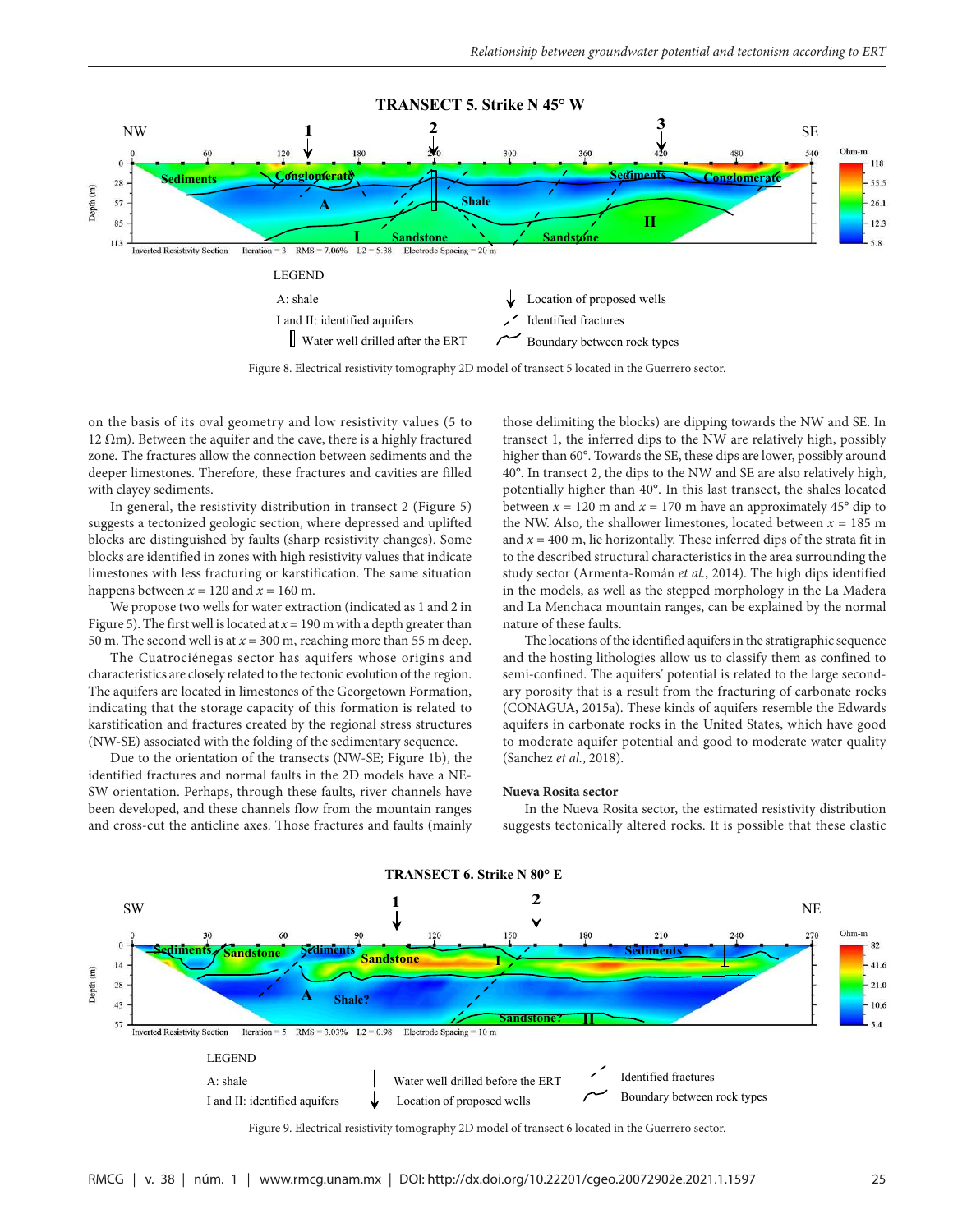

Figure 10. Electrical resistivity tomography 2D model of transect 7 located in the Guerrero sector.

sedimentary rocks have grain size variations (facies changes) that determine the porosity and permeability behavior and therefore, the resistivity values (Sequeira-Gómez and Escolero-Fuentes, 2010). The effect of tectonism is shown through fractures and faults identified on the 2D models (Figures 6 and 7). Particularly, in transect 4, slightly vertical block movements are inferred from the interpreted normal faults (Figure 7). The subsided blocks can indicate highly fractured rocks or a paleo-channel zone (Robert *et al.*, 2011; Nimnate *et al.*, 2017; Demirel *et al.*, 2018).

Using the resistivity distributions, several aquifers are identified in the Nueva Rosita sector, specifically, where resistivity ranges from 20 to 60 Ωm in transect 3 (Figure 6) and from 70 to 200 Ωm in transect 4 (Figure 7). Those resistivity values indicate clastic rocks of medium to high granulometry that are water saturated. These rocks are sandstones from the Olmos Formation and conglomerates from the Sabinas Formation. Generally, these aquifers are underlying clayey sediments or shales with low resistivity values (conductors).

Transect 3 is in the NE of the region (Figure 2). The 2D resistivity model deepens to 50 m, and three aquifers were identified (Figure 6). The two shallower aquifers are located in the Sabinas Conglomerate and the sandstones of the Olmos Formation (I and III). Both aquifers are located in the lower level of the Sabinas Conglomerate and the upper level of sandstones in the Olmos Formation. The deepest aquifer is within the deeper level of the sandstone from Olmos Formation (II in Figure 6). In the conglomerate, several fracture zones are identified, which apparently connect this first aquifer with the land surface. Similarly, several fracture zones connect the aquifers. Therefore, these fractures may be the main recharge route between aquifers. The shallower aquifers are covered by conglomerate and clayey sediments. Low resistivity in the area covered by clayey sediments (between  $x = 30$ and  $x = 130$  m) indicates possible paleochannels. The upper aquifer is located below an area of very low resistivity (conductor A in Figure 6). This area must be composed of shales from the Olmos Formation. Considering the distribution of fine grain clastic materials, the three aquifers can be classified as confined to semi-confined. A water well with a depth of 20 m is located at  $x = 35$  m and corroborates the location of aquifer I.

With the transect 3 resistivity model, we propose the location for three water wells (1, 2 and 3 in Figure 6). The first well is located at  $x = 50$  m, with the purpose to locate aquifer I at approximately 20 m depth. The second water well is located at  $x = 165$  m, with the main purpose of locating aquifer II at 35 m depth. Finally, well 3 is located at  $x = 240$  m; this well has the purpose of locating the water table at 10 m depth.

Transect 4 is in the SW of the area (Figure 2), and its resistivity model obtained reaches 115 m depth and shows three aquifers in the Olmos Formation sandstone (I, II and III in Figure 7). These aquifers are possibly located in paleo-channel zones delimited by high resistivity sandstone blocks. The blocks are raised through normal faults. The existence of aquifer II is validated by the water well located at  $x = 300$  m. These aquifers are underlying some conductors composed of clayey sediments or shale from the Olmos Formation. Therefore, this aquifer can be classified as confined to semi-confined.

Based on the transect 4 resistivity model, we suggest two locations for water wells,  $x = 150$  and  $x = 390$  m (Figure 7). Well 1 must locate the aquifer I at  $z \approx 50$  m depth, whereas well 2 should locate aquifer III at  $z \approx 55$  m depth.

The fractures and faults identified on the 2D models have a NW-SE orientation and may be linked to normal faults with the same orientation. Such faults determine the morphology of the channels of the Álamos and San Juan rivers (Figure 2). The identified structures in the 2D models dip toward the NE and SW, with dips that may be higher than 40°. In transect 3, the layers of the Olmos Formation (sandstone and shale) have a low dip to the SW (approximately 15°), whereas in transect 4, these layers lie horizontally. Toward the SW, the identified structures have the same dips shown in the rocks in the surroundings of the sector (SGM, 2003).

The water storage capacity of the aquifers in the Nueva Rosita sector is related to lateral granulometric variations (possible facies changes) linked to paleo-channel deposits, which can increase the porosity and the stored water volume. It is also possible that the porosity is related to the tectonic deformation shown in the resistivity models, mainly in transect 4. According to Sanchez *et al.* (2018), the Olmos Formation has poor aquifer potential and poor water quality, whereas the conglomerate (Sabinas Formation) has moderate aquifer potential and freshwater.

#### **Guerrero sector**

The resistivity models in the Guerrero sector were used to identify some aquifers (Figures 8, 9 and 10). These aquifers are located in clastic rocks (sandstone) according to the drilling, and such lithologies outcrop along the transects and their surroundings. We show that resistivity values of these aquifers vary between 20 and 60  $\Omega$ m. All these aquifers underlie a very low resistivity layer, possibly clayey sediments or shale from the Olmos Formation. Due to these characteristics, these aquifers are classified as confined to semi-confined. The geometry and distribution of the aquifers suggest a relationship with tectonics. From surface evidence, we can infer that there are deepening fractures or faults in the resistivity models.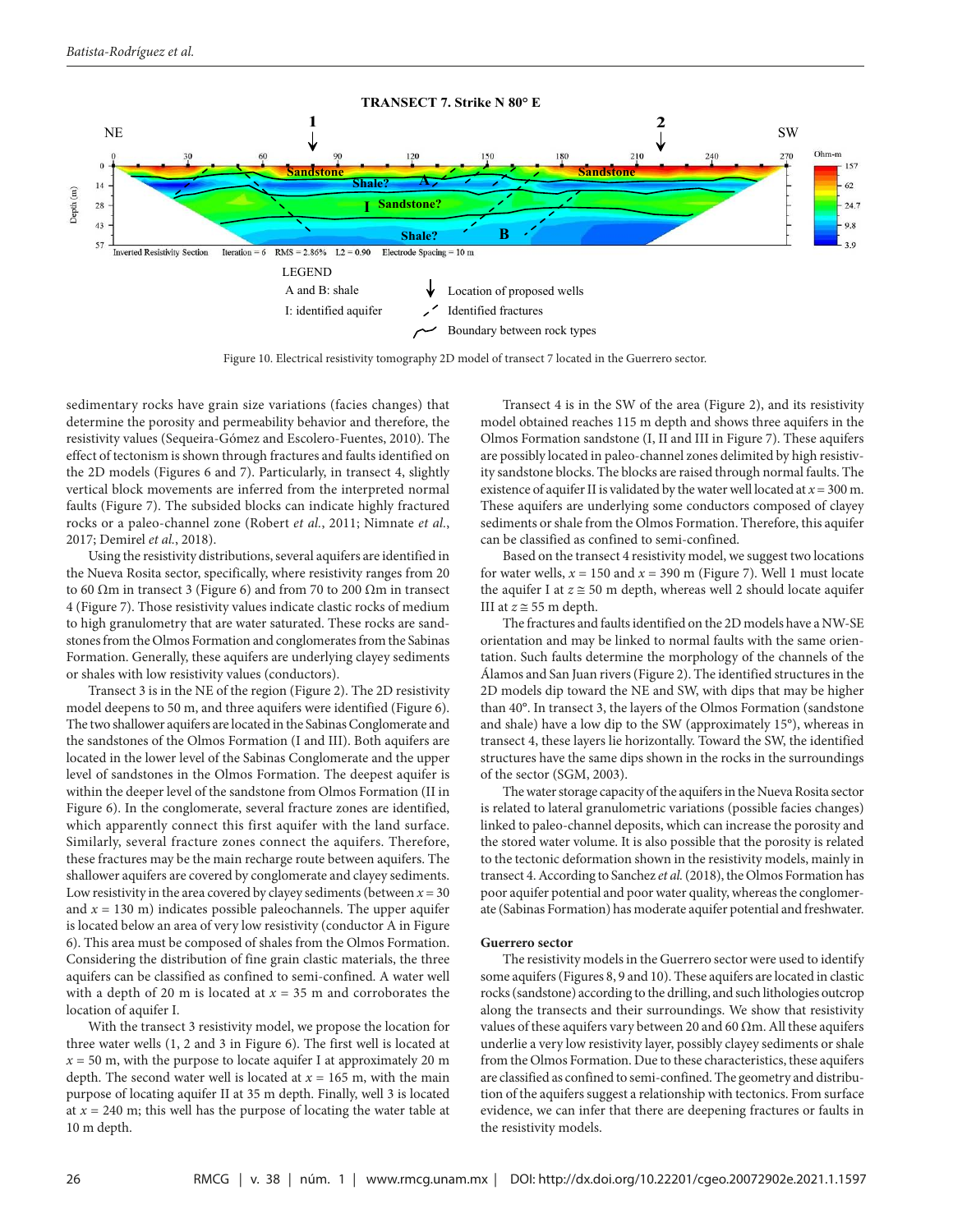Transect 5 is located at the north end of this sector, where conglomerate and alluvial sediments outcrop. Beneath these outcrops, there is a very low resistivity zone (A in Figure 8) associated with shales from the Olmos Formation. This zone overlays sandstone that hosts two aquifers, delimited between 20 and 40 Ωm.

After the model analysis in transect 5, three water wells are projected. Wells 1, 2 and 3 are located at *x* = 140, 240, and 420 m, respectively. The first well is located at depths of  $z \approx 85$  m, the second well is located at  $z \approx 55$  m and the third well is located at  $z \approx 50$  m. From results of this research, well 2 was selected and drilled until *z* = 57 m, and water was found in the sandstone. This well corroborated the location of aquifer I, and the resistivity model indicates a lateral continuation of this aquifer. Aquifers I and II are laterally separated by a low resistivity body, possibly associated with fractures or faults. Such structures extend to the surface, affecting the conglomerate.

In transect 6, using resistivities between 20 and 40  $\Omega$ m, two aquifers are identified (I and II in Figure 9). Both are located in sandstone and at different depths. Both aquifers are separated by a low resistivity layer or shale from the Olmos Formation. Aquifer I is the shallowest, and it is at approximately 10 m depth, underlying clayey sediments. The sandstone layer of this aquifer is approximately 15 m thick. From the resistivity model, we can see that the aquifer has a lateral discontinuity related to fractures or faults. A previously drilled well located at the position  $x = 235$  m corroborates the location of this aquifer. Aquifer II is at *z* = 50 m depth. This aquifer is limited at its SW end by a fracture or fault system that also affects the shallower aquifer I. Both aquifers are classified as confined or semi-confined.

From the transect 6 model analysis, we can suggest two water wells: one at  $x = 105$  m and another at  $x = 162$  m. The first well is at 10 m depth and in aquifer I. The second suggested well would reach both aquifers; specifically, it would intersect aquifer I at  $z = 10$  m depth and aquifer II at *z* = 55 m depth.

In transect 7, the resistivity model shows only one aquifer (Figure 10) inside the sandstone in the Olmos Formation. The aquifer's resistivity is between 20 and 52  $\Omega$ m, and it also contains lateral discontinuities because of tectonism or facies changes. This aquifer is underlain and overlain by conductors (A and B in Figure 10) that must be shales from the Olmos Formation. Therefore, the aquifer is classified as confined. From the resistivity model, we can suggest two water wells to be drilled with more than 14 m depth, at  $x = 80$  m and  $x = 220$  m.

According to the orientation of the three transects (Figure 3) and the fractures or faults identified on the 2D models, we have two main orientations, NW-SE and NE-SW, and they may be related to normal faults in both directions. These faults determine the directions of San Patricio, Castaños, Los Puertos, Fernis and Tío Bruno rivers. The identified structures have a dip of ~45° (view Transect 5; Figure 8). In the SW and NE directions, the structures have a dip of  $\sim$ 45°. The SW dips are similar to those dips of the faults shown on the geological sections of the region (Santiago-Carrasco *et al.*, 2008). The three models show sub-horizontal layers of sandstone and shale from the Olmos Formation. This is the main layering type in the sector and its surroundings (Santiago-Carrasco *et al.*, 2008).

The fractures and faults with NW-SE and NE-SW orientations identified in the 2D model agree with the conceptual model of fracture development proposed by Gottardi and Mason (2018). The identified fracturing of the three studied sectors causes a porosity and permeability increase and therefore, an increase in the water volume inside the rocks and a resistivity decrease compared with dry rocks (Telford *et al.*, 1990, Srinivasamoorthy *et al.*, 2009; Ratnakumari *et al.*, 2012). These fractured zones can be recharge conduits, according to CONAGUA (2015a), but they can also be conduits of pollution (Obiadi *et al.*, 2012) derived from agriculture, livestock, industry and mining activities.

## **CONCLUSIONS**

From electrical resistivity tomography (ERT) in carbonated and clastic sedimentary environments in the Cuatrociénegas, Nueva Rosita and Guerrero sectors, several aquifer systems were identified and characterized. The most favorable sites for drilling water wells in these aquifers were proposed. Previously drilled wells in some of the transects confirm the presence of groundwater in the zones and depths suggested by ERT, and therefore, they validate this geophysical technique to locate and characterize this natural resource used in agriculture, livestock, industry and mining in the region studied. The results indicate several aquifers within conglomerates, sandstone and limestone that have a strong relationship with regional tectonism. In 2D models, fractures and faults with NW-SE and NE-SW orientation that are related to normal faulting were identified. These structures limit the supposed depressed and uplifted blocks associated with normal faulting. The lower blocks can indicate fractured limestones or paleo-channel zones. The orientation and dips of these structures coincide with the structural characteristics of the study sector and their surroundings. The identified aquifers can be classified as semi-confined to confined. Some aquifers have large variations in thickness and depth. Generally, these aquifers are connected to each other through fracture systems and are also connected with the surface. In these cases, the fractures can be their main recharge routes, and at the same time, possible routes of pollution, due to economic activities in each of the study sectors. Also, the resistivity values in the ERT of the three studied sectors help us to identify geological materials and therefore, to infer the geological structure in all ERT studies.

#### **ACKNOWLEDGMENTS**

We thank the Universidad Autónoma de Coahuila and particularly the Facultad de Ingeniería for their support of this research. Two anonymous reviewers made constructive suggestions that highly improved this manuscript.

#### **REFERENCES**

- AGI (Advanced Geosciences, Inc), 2006, Manual de Instrucciones para SuperSting TM con sistema de resistividad automática SwiftTM y PI. SuperSting R1/PI versión 01.01.38, 87 pp.
- AGI (Advanced Geosciences, Inc), 2009, Instruction Manual for EarthImager. Version 2.4.0. Resistivity and IP Inversion Software, 139 pp.
- Armenta-Román, R., Guzmán-Lugo, A., Gómez-Nava, J.A., Armenta de la Cruz, S., 2014, Carta geológico-minera La Victoria G13-B49. Coahuila: Servicio Geológico Mexicano, Cartas geológicas de México serie 1: 50,000, 1 map with text.
- Barriga-Paria, Ch.J., Barriga-Gamarra, J.P., 2018, Identification and evaluation of fractures using electrical resistivity tomography in the vecinity of the axis of the Huamantanga Dam – Lima - Peru: Revista Brasileira de Geofísica, 36(2), 111-122.
- CONAGUA (Comisión Nacional del Agua), 2015a, Actualización de la disponibilidad media anual de agua en el acuífero Cuatrociénegas-Ocampo (0504) Estado de Coahuila (on line): Subdirección General Técnica. Gerencia de Aguas Subterráneas, Subgerencia de Evaluación y Ordenamiento de acuíferos, <https://www.gob.mx/cms/uploads/ attachment/file/102841/DR\_0504.pdf> query date: august 13th 2020.
- CONAGUA (Comisión Nacional del Agua), 2015b, Actualización de la disponibilidad media anual de agua anual en el acuífero Región Carbonífera (0512) Estado de Coahuila (on line): Subdirección General Técnica, Gerencia de Aguas Subterráneas. Subgerencia de Evaluación y Ordenamiento de acuíferos, <https://www.gob.mx/cms/uploads/ attachment/file/102852/DR\_0512.pdf> query date: august 13th 2020.